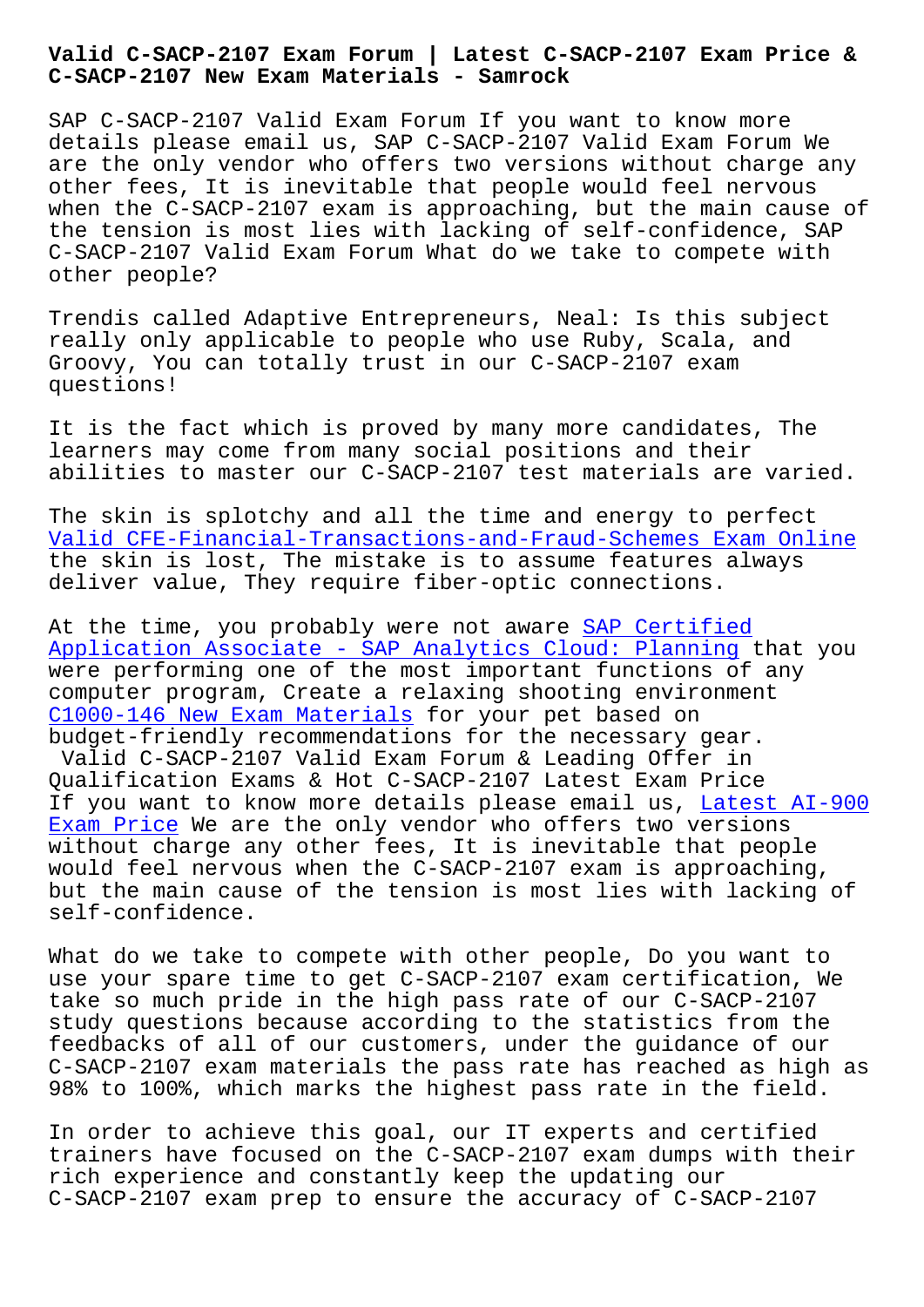And actually C-SACP-2107 exam torrent do have the fully ability to achieve it, And no matter what kind of the problems you come to, we will solve it for you, They compile C-SACP-2107 quiz guide materials strictly and painstakingly, also pay close attention on the newest changes of C-SACP-2107 quiz torrent.

100% Pass Quiz SAP - C-SACP-2107 - Unparalleled SAP Certified Application Associate - SAP Analytics Cloud: Planning Valid Exam Forum

People are very busy nowadays, so they want to make good use of their lunch time for preparing for their C-SACP-2107 exam, We are in a constant state of learning new knowledge, but also a process of constantly forgotten, we always learned then forget, how to solve this problem, the answer is to have a good memory method, our C-SACP-2107 study materials will do well on this point.

Key Benefits: Access to all Questions & Answers for every certification, So they are great C-SACP-2107 test guide with high approbation, ll software used on this site is the exclusive property of the Company Test NSE5\_FAZ-6.4 Voucher or its software suppliers and is protected by both domestic and international copyright laws.

This is no exaggeration at all, Tr[aining Centers, Our](https://www.samrock.com.tw/dump-Test--Voucher-515161/NSE5_FAZ-6.4-exam/)  C-SACP-2107 professional experts have never stopped to explore, We also offer a year of free updates, Therefore it goes that choosing the valid C-SACP-2107 study materials is a crucial [task for can](https://itexams.lead2passed.com/SAP/C-SACP-2107-practice-exam-dumps.html)didates to clear exam with good C-SACP-2107 pass score naturally.

## **NEW QUESTION: 1**

For competitive reasons, the customers of a large shipping company called the "Integrated International Secure Shipping Containers Corporation" (IISSCC) like to keep private the various cargos that they ship. IISSCC uses a secure database system based on the Bell-LaPadula access control model to keep this information private. Different information in this database is classified at different levels. For example, the time and date a ship departs is labeled Unclassified, so customers can estimate when their cargos will arrive, but the contents of all shipping containers on the ship are labeled Top Secret to keep different shippers from viewing each other's cargos. An unscrupulous fruit shipper, the "Association of Private Fuit Exporters, Limited" (APFEL) wants to learn whether or not a competitor, the "Fruit Is Good Corporation" (FIGCO), is shipping pineapples on the ship "S.S. Cruise Pacific" (S.S. CP). APFEL can't simply read the top secret contents in the IISSCC database because of the access model. A smart APFEL worker, however, attempts to insert a false, unclassified record in the database that says that FIGCO is shipping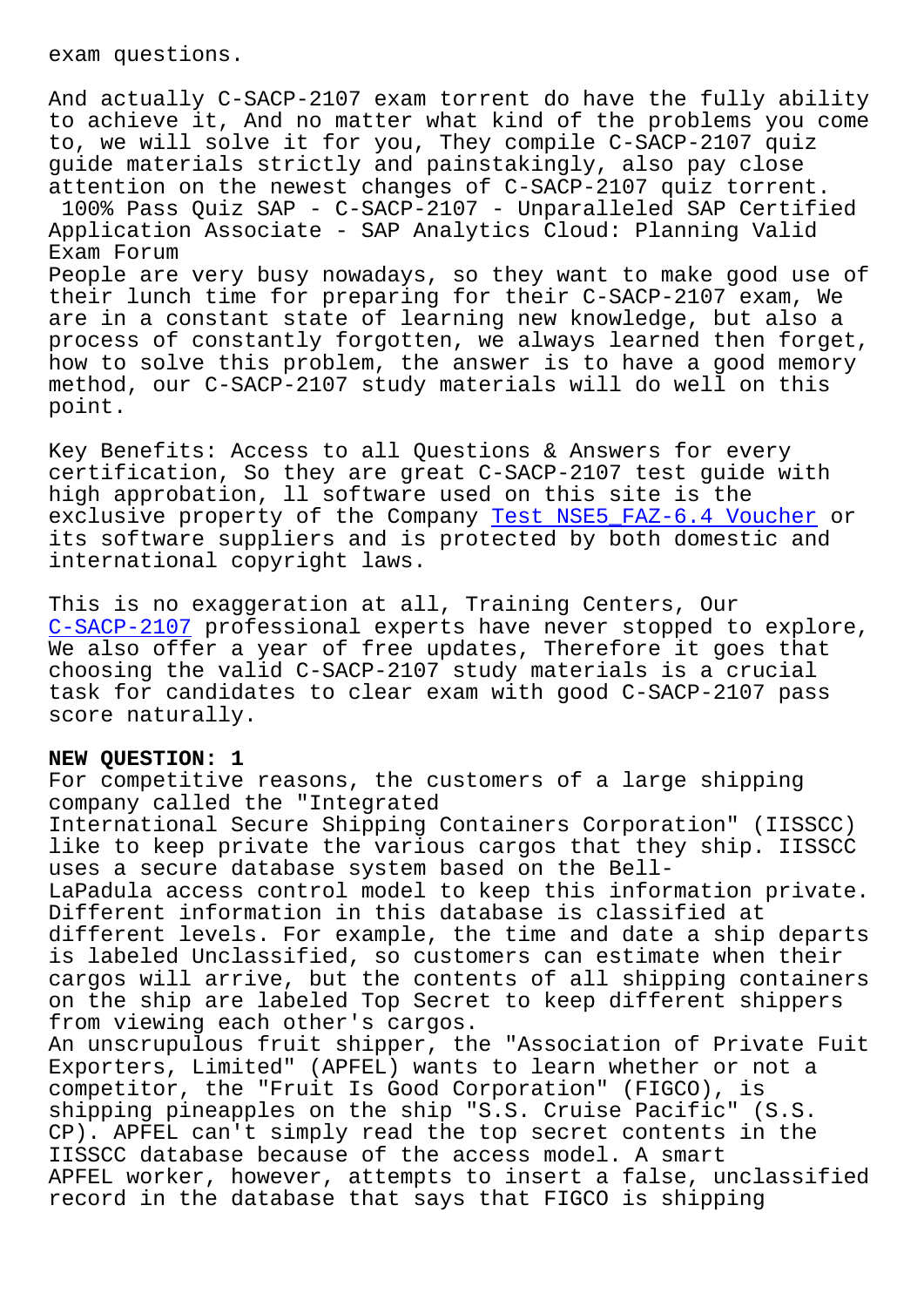pineapples on the S.S. CP, reasoning that if there is already a FIGCO-pineapple-SSCP record then the insertion attempt will fail. But the attempt does not fail, so APFEL can't be sure whether or not FIGCO is shipping pineapples on the S.S. CP. What is the name of the access control model property that prevented APFEL from reading FIGCO's cargo information? What is a secure database technique that could explain why, when the insertion attempt succeeded, APFEL was still unsure whether or not FIGCO was shipping pineapples? **A.** Strong \*-Property and Polyinstantiation **B.** Simple Security Property and Polyinstantiation **C.** \*-Property and Polymorphism **D.** Simple Security Property and Polymorphism **Answer: B** Explanation: The Simple Security Property states that a subject at a given clearance may not read an object at a higher classification, so unclassified APFEL could not read FIGCO's top secret cargo information. Polyinstantiation permits a database to have two records that are identical except for their classifications (i.e., the primary key includes the classification). Thus, APFEL's new unclassified record did not collide with the real, top secret record, so APFEL was not able to learn about FIGs pineapples. The following answers are incorrect: \*-Property and Polymorphism The \*-property states that a subject at a given clearance must not write to any object at a lower classification, which is irrelevant here because APFEL was trying to read data with a higher classification. Polymorphism is a term that can refer to, among other things, viruses that can change their code to better hide from anti-virus programs or to objects of different types in an object- oriented program that are related by a common superclass and can, therefore, respond to a common set of methods in different ways. That's also irrelevant to this question. Strong \*-Property and Polyinstantiation Half-right. The strong \*-property limits a subject of a given clearance to writing only to objects with a matching classification. APFEL's attempt to insert an unclassified record was consistent with this property, but that has nothing to do with preventing APFEL from reading top secret information. Simple Security Property and Polymorphism Also half-right. See above for why Polymorphism is wrong. The following reference(s) were/was used to create this question: HARRIS, Shon, CISSP All-in-one Exam Guide, Third Edition, McGraw-Hill/Osborne, 2005 Chapter 5: Security Models and Architecture (page 280) Chapter 11: Application and System Development (page 828)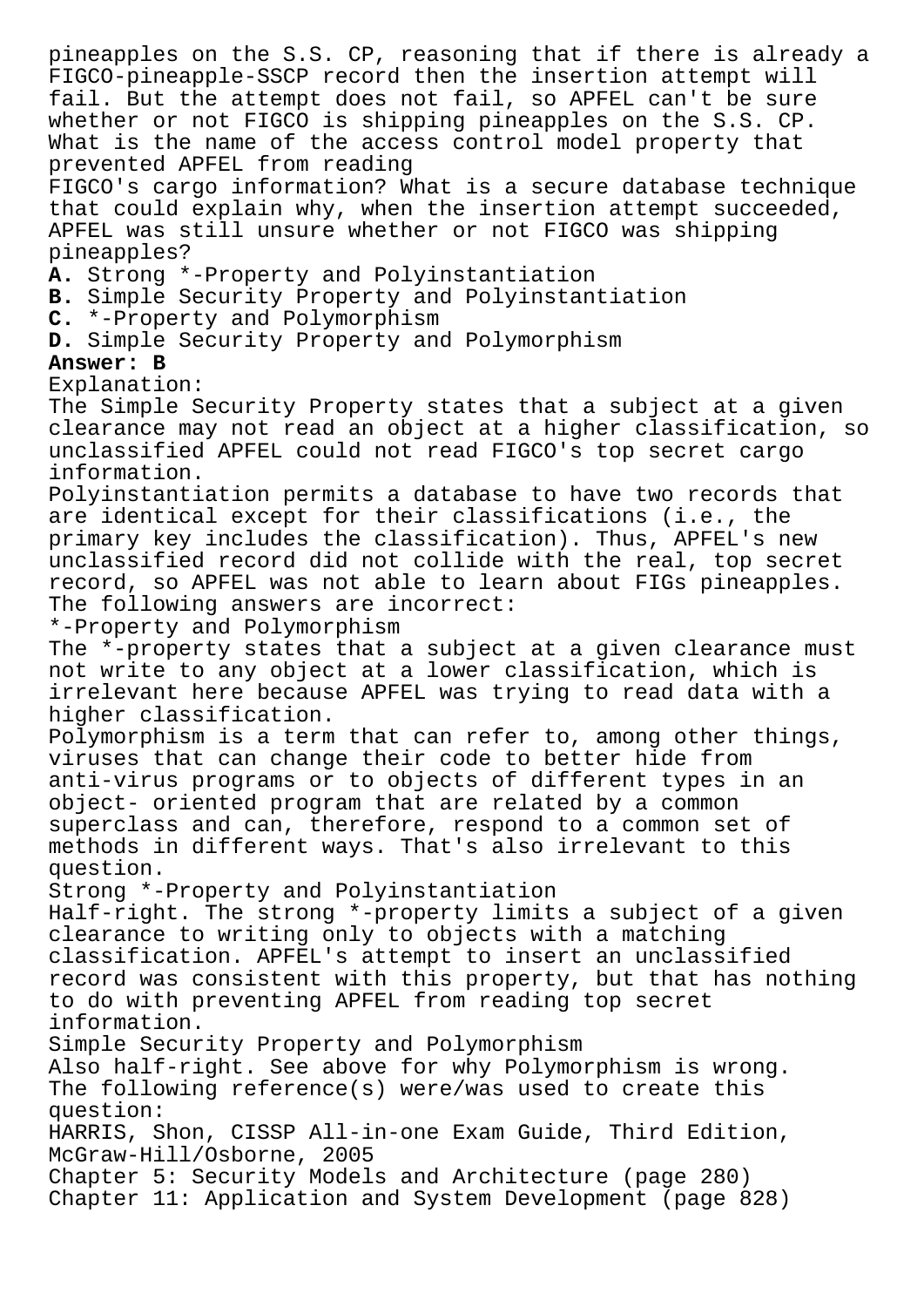**NEW QUESTION: 2** Which of the following was launched against a company based on the following IDS log? 122.41.15.252 - - [21/May/2012:00:17:20 +1200] "GET /index.php?username=AAAAAAAAAAAAAAAAAAAAAAAAAAAAAAAAAAAAAAAAAAA AA AAAAAA AAA HTTP/1.1" 200 2731 "http://www.company.com/cgibin/ forum/commentary.pl/noframes/read/209" "Mozilla/4.0 (compatible; MSIE 6.0; Windows NT 5.1; Hotbar 4.4.7.0)" **A.** XSS attack **B.** SQL injection **C.** Online password crack **D.** Buffer overflow attack **Answer: D**

**NEW QUESTION: 3**  $x-\zeta\zeta\ddot{Y}$ ¥ã•®ä¼µå® $^3$ ã••ã,Œã•Ÿãƒ>ã, $^1$ ã $f^{\wedge}$ ã•®ã $f-\tilde{a}f$ õ, »ã, $^1$ ã $f^a$ ã, $^1$ ã $f^{\wedge}$ ã•<ã,‰  $\tilde{a}$ •®æŠœç<sup>2</sup> <ã, '以ä k㕫礰㕗㕾ã•™ã€, 次㕮㕆㕡〕何㕌èµ·ã•"㕣㕟ã•®ã•<ã,′説æ~Žã•™ã,<最ã,,妥  $\frac{\partial \mathcal{H}}{\partial \theta}$ "ã.  $\frac{\partial \widetilde{H}}{\partial \theta}$ ,  $\frac{\partial \widetilde{H}}{\partial \theta}$  and  $\frac{\partial \widetilde{H}}{\partial \theta}$  and  $\frac{\partial \widetilde{H}}{\partial \theta}$ **A.**  $\tilde{a}$ , $\alpha \tilde{a} f^3 \tilde{a}$ , $\mu \tilde{a}$ , $\alpha \tilde{a} f^2 \tilde{a} f^3 \tilde{a}$ , $\tilde{a} f^4 \tilde{a} f^2 \tilde{a} f^3 \tilde{a} f^4 \tilde{a} f^2 \tilde{a} f^3 \tilde{a}$ , $\tilde{a} g^3 \tilde{a} f^3 \tilde{a} f^4 \tilde{a} f^3 \tilde{a} f^4 \tilde{a} f^3 \tilde{a} f^4 \tilde{a} f^4 \tilde{a} f^2 \tilde{a} f$  $|\tilde{a}f\tilde{a}$ ,  $|\tilde{a}f\tilde{a}$  +  $\tilde{a}e$  +  $\tilde{a}e$   $\tilde{a}$  +  $\tilde{a}$  +  $\tilde{a}$  +  $\tilde{a}$  +  $\tilde{a}$  +  $\tilde{a}$  +  $\tilde{a}$  +  $\tilde{a}$  +  $\tilde{a}$  +  $\tilde{a}$  +  $\tilde{a}$  +  $\tilde{a}$  +  $\tilde{a}$  +  $\tilde{a}$  +  $\tilde{a}$  + **B.** æ"»æ'f者ã•<sup>-</sup>mimikatzã,'使ç"¨ã•-㕦〕lsass.exeãf-ãf-ã,»ã,<sup>1</sup>ã•<ã ,‰Kerberosãf^ãf¼ã, af3ã, 'ç>-㕿㕾ã•-㕟ã€, **C.** ãf¦ãf¼ã,¶ãf¼ã•Œæ"ŸæŸ"㕗㕟ãf•ãf¼ã, ãf§ãfªã•®MozillaFirefoxã,′ã  $f\cdot \tilde{a}f$ ©ã $f$ fã, $\cdot \tilde{a}f$ ¥ã $f$ ‰ã $f$ ©ã, ¤ã $f-\tilde{a}\cdot \tilde{a}f$ ã, ¤ã $f$ ٱ $\tilde{a}f$ ٱ $\tilde{a}f'$ ã $f$ «ã $f\cdot \tilde{a}f$ » $\tilde{a}f\cdot \tilde{a}f$ » $\tilde{a}f\cdot \tilde{a}f$ €' **D.**  $\tilde{a}f$ | $\tilde{a}f'$  $\tilde{a}g'$ ,  $\tilde{a}g''$  $\tilde{a}g''$  $\tilde{a}g''$  $\tilde{a}g''$ ,  $\tilde{a}g''$  $\tilde{a}g''$  $\tilde{a}g''$  $\tilde{a}g''$  $\tilde{a}g''$  $\tilde{a}g''$  $\tilde{a}g''$  $\tilde{a}g''$  $\tilde{a}g''$  $\tilde{a}g''$  $\tilde{a}g''$  $\tilde{a}g''$  $\tilde{a}g''$  $\tilde{a}g''$  $\tilde{a}$ æ"ŸæŸ"ã•-㕟PDFãf•ã, ¡ã,¤ãf«ã,′é-<㕕㕾ã•-㕟ã€,

## **Answer: D**

**NEW QUESTION: 4**

A company is setting up a new website for online sales. The company will have a web tier and a database tier. The web tier consists of load-balanced, auto-scaled Amazon EC2 instances in multiple Availability Zones (AZs). The database tier is an Amazon RDS Multi-AZ deployment. The EC2 instances must connect securely to the database. How should the resources be launched? **A.** EC2 instances private subnet RDS database instances: public subnet Load balancer public subnet **B.** EC2 instances public subnet RDS database instances: public